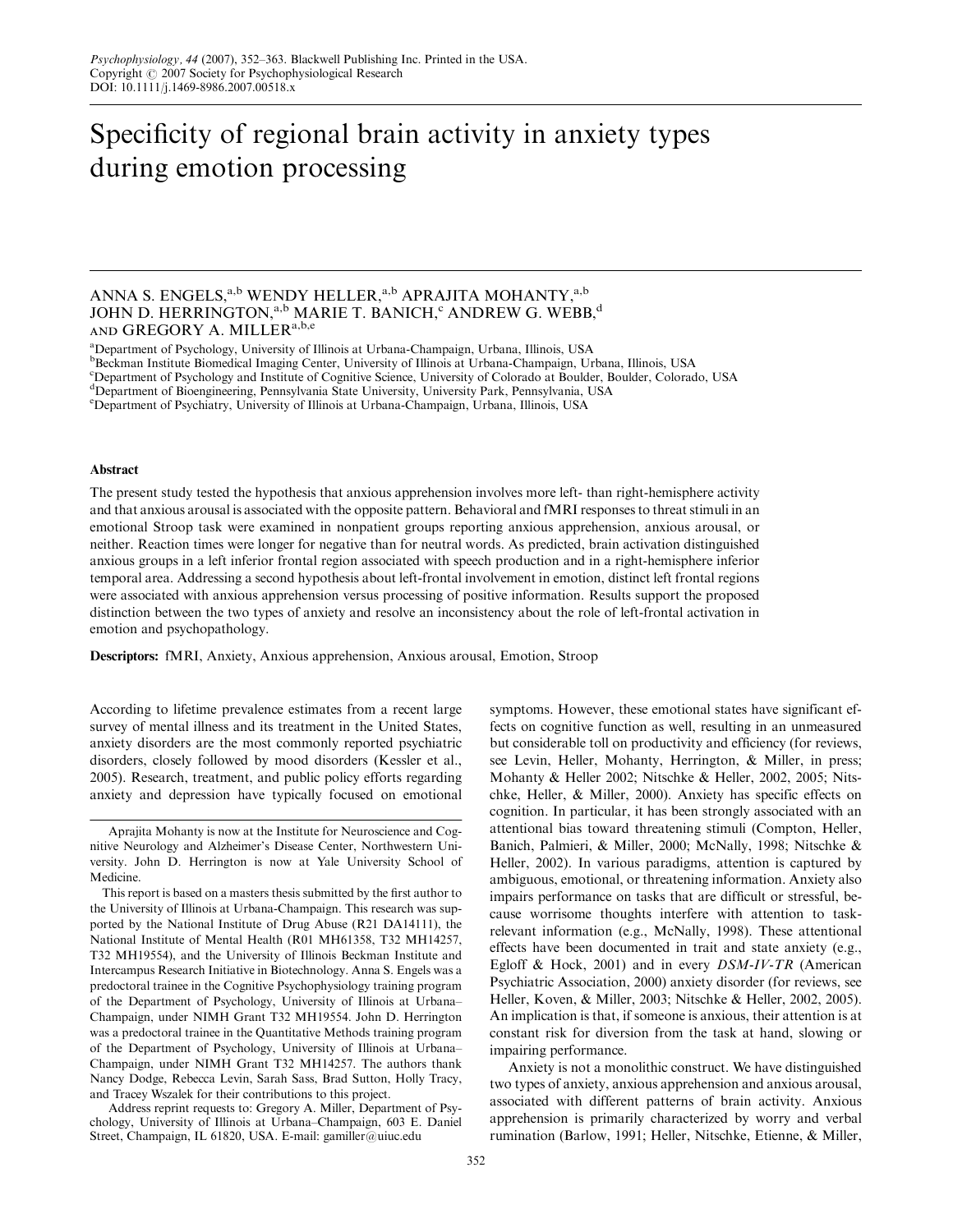1997). The timescale for perceived threat in anxious apprehension can range from immediate to distant future (Nitschke et al., 2000). For example, the content of persistent worrisome thoughts may include personal and emotional threats to self, physical health, competence at work, or general world problems. These worries are mentally rehearsed repeatedly without resolution and are difficult to dismiss (Mathews, 1990). In addition to worry, physical symptoms often accompany anxious apprehension, including restlessness, fatigue, and muscle tension (Nitschke, Heller, Palmieri, & Miller, 1999).

Anxious arousal, in contrast, is characterized by somatic tension and physiological hyperarousal. Symptoms associated with anxious arousal include pounding heartbeat, sweating, dizziness, feeling of choking, and shortness of breath (Nitschke et al., 1999). Threats that trigger anxious arousal are more likely to reflect perceived immediate danger rather than events in the distant future (Nitschke et al., 2000). Although these two types of anxiety are not mutually exclusive and may be present in varying degrees in different disorders, anxious apprehension is prominent in generalized anxiety disorder and obsessive compulsive disorder, whereas anxious arousal is characteristic of panic attacks and high-stress situations (Nitschke et al., 2000).

We have argued that an understanding of the patterns of brain activity that characterize anxiety and depression directly informs understanding of their cognitive consequences. Numerous studies employing electroencephalographic (EEG), event-related brain potential (ERP), and hemodynamic (PET, fMRI) methods have shown that activity in regions of cortex specialized for particular modes of information processing covaries with performance on tasks that benefit from that type of computation. In the vast majority of studies, increased activity is associated with better performance (Heller, Nitschke, & Lindsay, 1997), whereas decreased activity is associated with impaired performance. In the few studies not showing such a relationship, the effects have been attributed to decreases in use of nonessential brain areas with practice, changes in cognitive strategies, or changes in task demands (e.g., Haier et al., 1992). Because different emotions are associated with changes in regional brain activity that may either enhance or impair performance, depending on the role that a particular brain region plays in the implementation of a task (for reviews, see Compton et al., 2003; Heller et al., 2003; Levin et al., in press), it follows that the cognitive consequences of anxiety and depression might drive or reflect changes in the levels of activity in critical regions of cortex.

We have hypothesized that patterns of brain activity are different for anxious apprehension, anxious arousal, and depression and that it is therefore critical to distinguish them in experimental paradigms. In particular, anxious apprehension should be characterized by increased left-hemisphere activity and anxious arousal by increased right-hemisphere activity (Heller, Etienne, & Miller, 1995; Heller & Nitschke, 1998; Heller, Nitschke, Etienne, et al., 1997; Nitschke et al., 2000). This hypothesis is consistent with established specializations of the two hemispheres as well as research on brain activity associated with various anxiety disorders and by EEG research directly comparing psychometrically distinct anxiety groups (Nitschke et al., 1999).

The left hemisphere has been implicated in studies of obsessive–compulsive disorder (e.g., Baxter et al., 1987; Swedo et al., 1989), generalized anxiety disorder (e.g., Wu et al., 1991; for a review, see Nitschke & Heller, 2002), and trait anxiety (Tucker, Antes, Stenslie, & Barnhardt, 1978). Compared to control participants, psychometrically defined anxious apprehension participants exhibited an EEG asymmetry in favor of the left hemisphere during a resting condition (Heller, Nitschke, Etienne, et al., 1997). Similarly, worrying about an impromptu speech task was associated with greater left frontal EEG activity than fearing a more imminent stressor (Hofmann et al., 2005). These findings linking the left hemisphere to anxiety disorders that feature worry and anxious apprehension are consistent with its specialization for language. Thus, anxiety-related impairments in various tasks could reflect ruminative activity in left-hemisphere verbal processing circuits.

In contrast, the right hemisphere is involved in vigilance and autonomic arousal (Compton et al., 2003; Heller, Nitschke, Etienne, et al., 1997), and right-hemisphere regions such as temporparietal cortex and inferior frontal cortex are involved in detecting salient stimuli that are behaviorally relevant (for a review, see Corbetta & Shulman, 2002). The right hemisphere has been implicated in studies of patients with panic disorder or panic symptoms (Reiman, Raichle, Butler, Herscovitch, & Robins, 1984; Swedo et al., 1989) and nonpatients in high-stress situations (Tucker, Roth, Arneson, & Buckingham, 1977). In nonpatients, exposure to threatening words enhanced left visual field (right-hemisphere) processing in subsequent letter identification tasks (Van Strien & Heijt, 1995; Van Strien & Morpurgo, 1992), the threat of electric shock decreased the left hemisphere advantage on a dichotic listening task of syllable identification (Asbjornsen, Hugdahl, & Bryden, 1992), and performance under exam stress indicated a decreased left-hemisphere advantage on a letter discrimination task (Gruzelier & Phelan, 1991). To examine whether presenting threatening information to one hemisphere or the other would affect performance for each type of anxiety, Compton et al. (2000) used a variation of the emotional Stroop task. Positive, neutral, and threat words were presented in either the left or right visual field, a colored square was presented in either the same or opposite visual field, and participants were instructed to identify the color of the square. Consistent with other behavioral studies, an overall advantage of the left hemisphere for color naming was reduced when emotional distracters were present, due to an increase in performance of the right hemisphere, in effect a better division of labor between hemispheres. This finding was carried by the anxious apprehension group; the anxious arousal group did not make such a strategic adjustment. Thus, threat-related stimuli are likely to engage the right hemisphere and to do so differentially as a function of type of anxiety (for reviews, see Compton et al., 2000; Corbetta & Shulman, 2002; Nitschke et al., 2000).

In the Heller, Nitschke, Etienne, et al. (1997) EEG study mentioned above, participants were recruited on the basis of high or low self-reported trait anxiety scores as a means of assessing anxious apprehension, with both groups low in self-reported depression. Anxious arousal was experimentally induced using emotional narratives modeled on those of Miller et al. (1987). During the emotional narratives, the anxious apprehension group showed an increase in right but not left parietal activity, whereas the control group displayed no hemispheric difference. Thus, trait anxious apprehension served essentially as a risk factor for state anxious arousal. Nitschke et al. (1999) found different resting levels of EEG brain activity for groups characterized by anxious apprehension and anxious arousal, with the anxious arousal group showing more right- than left-hemisphere activity. Increased frontal and posterior righthemisphere activity as measured by fMRI has also been demonstrated in normal individuals in response to high-arousal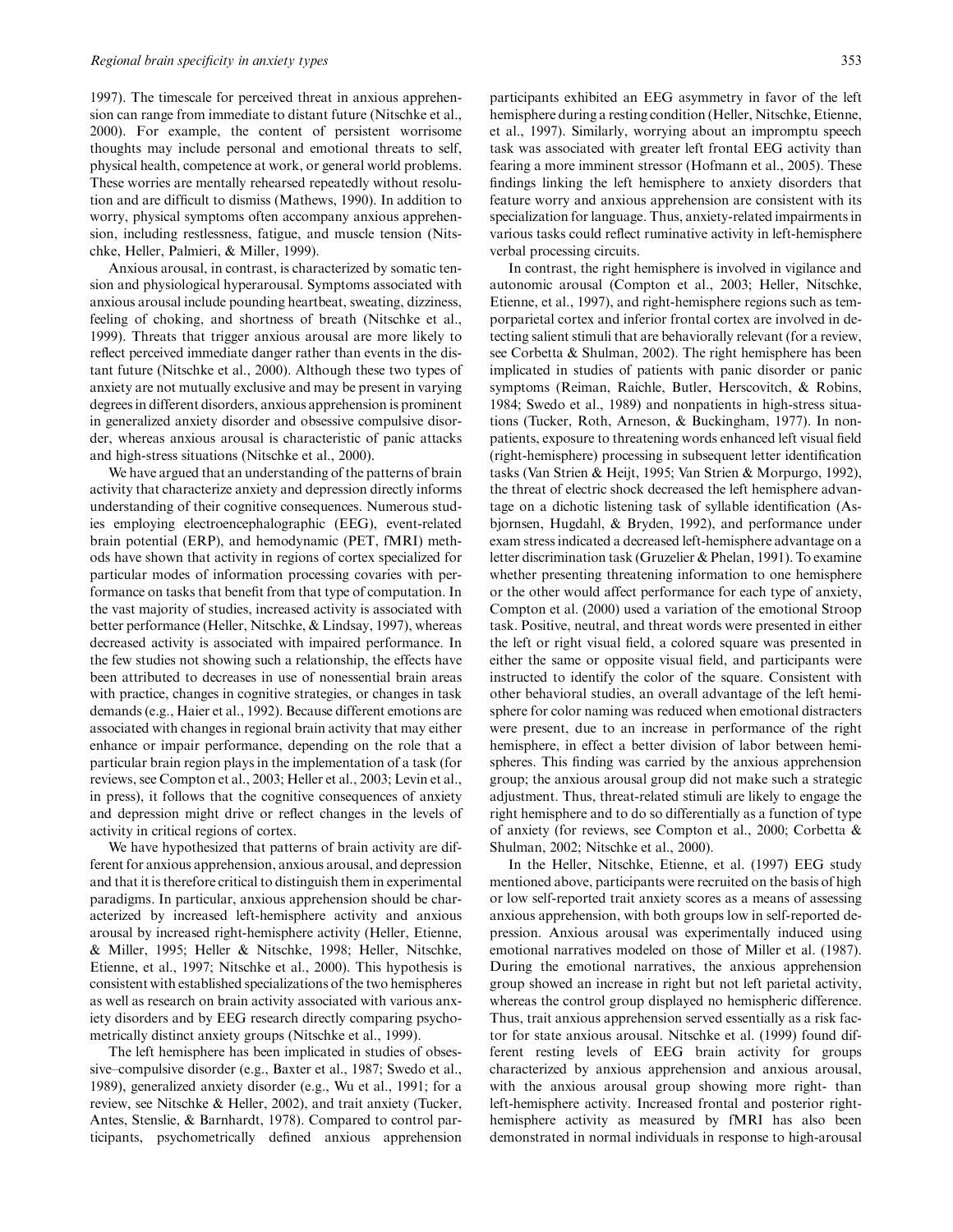negative words during an emotional Stroop task (Compton et al., 2003). These and other findings (e.g., for a review of the literature on brain damage, see Heller, Nitschke, Lindsay, 1997) point to the importance of the right hemisphere in anxious arousal. Overall, research supports the laterality pattern of greater leftthan right-hemisphere activity for anxious apprehension and greater right- than left-hemisphere activity for anxious arousal. Although this differential laterality pattern is established in the EEG/ERP literature, it has not been examined with electromagnetic or hemodynamic methods having the spatial resolution to foster localization of the laterality effect(s).

The available picture for anxious apprehension versus anxious arousal is difficult to reconcile with another literature, that on regional brain activity associated with emotion. Because anxious apprehension is presumably unpleasant, findings of increased left prefrontal cortical activity in anxious apprehension are seemingly at odds with findings of increased left prefrontal cortical activity for positively valenced emotion or appetitive or approach motivation (e.g., Davidson, 1992, 2004; Harmon-Jones, 2004; Heller, Nitschke, & Miller, 1998; Tomarken, Davidson, Wheeler, & Doss, 1992). Dorsolateral prefrontal cortex (DLPFC), in particular, has been implicated in processing positively valenced emotional information and in the experience of positive affect (Herrington et al., 2005). Enhanced DLPFC activity has been posited to account for the improved performance that has been observed on a variety of executive function tasks during positive affect (Ashby, Isen, & Turken, 1999). An analysis of the cognitive demands of anxious apprehension suggests that it should involve brain areas associated with verbal rehearsal, such as Broca's area (Nitschke et al., 2000).

One possibility is that different prefrontal cortical regions are involved in anxious apprehension and positive emotion processing (Heller & Nitschke, 1998; Heller, Nitschke, Lindsay, 1997). Many distinctions have been offered regarding functional specialization of subregions of the PFC (e.g., dorsolateral PFC involved in manipulation of representations in working memory vs. ventrolateral PFC involved in maintenance of representations; Petrides, 2000). It is thus possible that regions of PFC are differentially involved in modulating anxious apprehension versus processing emotional information. It is also possible that there could be overlap among regions involved, depending on the cognitive demands of a particular task.

The present study examined whether patterns of brain activity during processing of negative information distinguish groups characterized by anxious apprehension, anxious arousal, or low anxiety and whether regions involved in anxious apprehension differ from those involved in processing positively valenced emotional information. fMRI was used to provide better anatomical resolution of relevant circuits than available low-density EEG studies. In addition, by using groups of psychometrically defined anxious apprehension and anxious arousal participants, it was possible to avoid comorbidity and other problems frequently associated with clinical samples and to isolate the dimensions of anxiety that are the target of this investigation. As noted above, in individuals with clinical diagnoses the degree of comorbidity among anxiety types and depression is typically high, and we have argued that it is imperative to separate their effects (e.g., Heller & Nitschke, 1998; Heller et al., 2003; Herrington, Koven, Heller, Miller, & Nitschke, in press; Keller et al., 2000; Nitschke et al., 1999). Selection procedures that minimize the presence of other types of anxiety and depression produce purer groups of participants characterized predominantly by only one type of anxiety. This experimental strategy maximizes the likelihood that the brain areas that are specifically active in anxious apprehension or anxious arousal can be identified and functionally distinguished.

The data reported here were part of a larger project that collected EEG and fMRI data in separate sessions for both emotional and color-word Stroop tasks. This report focuses on behavioral and fMRI data for the emotional Stroop task. The primary hypothesis was that the anxiety groups would show distinct patterns of brain activity. A substantial effect on overt performance was not anticipated. In nonclinical samples the impairment is typically attenuated, and even with a very large sample statistical significance may depend on careful selection of anxiety measures (e.g.,  $N = 138$  in Koven, Heller, Banich, & Miller, 2003, in which anxiety sensitivity but not anxious apprehension or anxious arousal uniquely and significantly predicted negative-word Stroop interference). The present focus was on brain mechanisms. Specifically, in response to threatening words, more left frontal activity in Broca's area was expected for anxious apprehension and more right PFC and posterior activity for anxious arousal.

Secondarily, the present study included a replication and extension of the study by Herrington et al. (2005) to identify potential differences between left-hemisphere brain regions involved in anxious apprehension versus the processing of positive information. Specifically, Herrington et al. found greater activity for left DLPFC for pleasant than for unpleasant words during an emotional Stroop task. Region-of-interest (ROI) analyses of valence and hemisphere involving this region and its homologue in the right hemisphere found greater left than right DLPFC activity for pleasant words superimposed on greater bilateral activation for pleasant compared to unpleasant words. The present study investigated whether a similar left dorsolateral prefrontal region would emerge for positive compared to negative words as well as potential differences from areas active for anxious apprehension.

## **Methods**

## **Participants**

Of 1099 college undergraduates screened for the study, participants were 42 (24 female) paid volunteers (mean age  $= 18.71$ years,  $SD = 0.80$ ) recruited via group questionnaire screening sessions. Participants were classified as high anxious apprehension ( $N = 11$ ), high anxious arousal ( $N = 13$ ), or control ( $N = 18$ ) on the basis of responses on the Penn State Worry Questionnaire (PSWQ; Meyer, Miller, Metzger, & Borkovec, 1990; Molina & Borkovec, 1994) and the Mood and Anxiety Symptom Questionnaire (MASQ; Watson, Clark, et al., 1995; Watson, Weber, et al., 1995). The anxious apprehension group scored above the 80th percentile on the PSWQ and below the 50th percentile on the MASQ Anxious Arousal scale. The anxious arousal group scored above the 80th percentile on the MASQ Anxious Arousal scale and below the 50th percentile on the PSWQ. The control group scored below the 50th percentile on both scales. (Data from a subset of the control group were analyzed for a portion of a report by Mohanty et al., 2007.) All subjects also scored below the 50th percentile on a depressed-mood subscale (Nitschke, Heller, Imig, McDonald, & Miller, 2001) of the MASQ Anhedonic Depression scale. The PSWQ, MASQ-AA, and full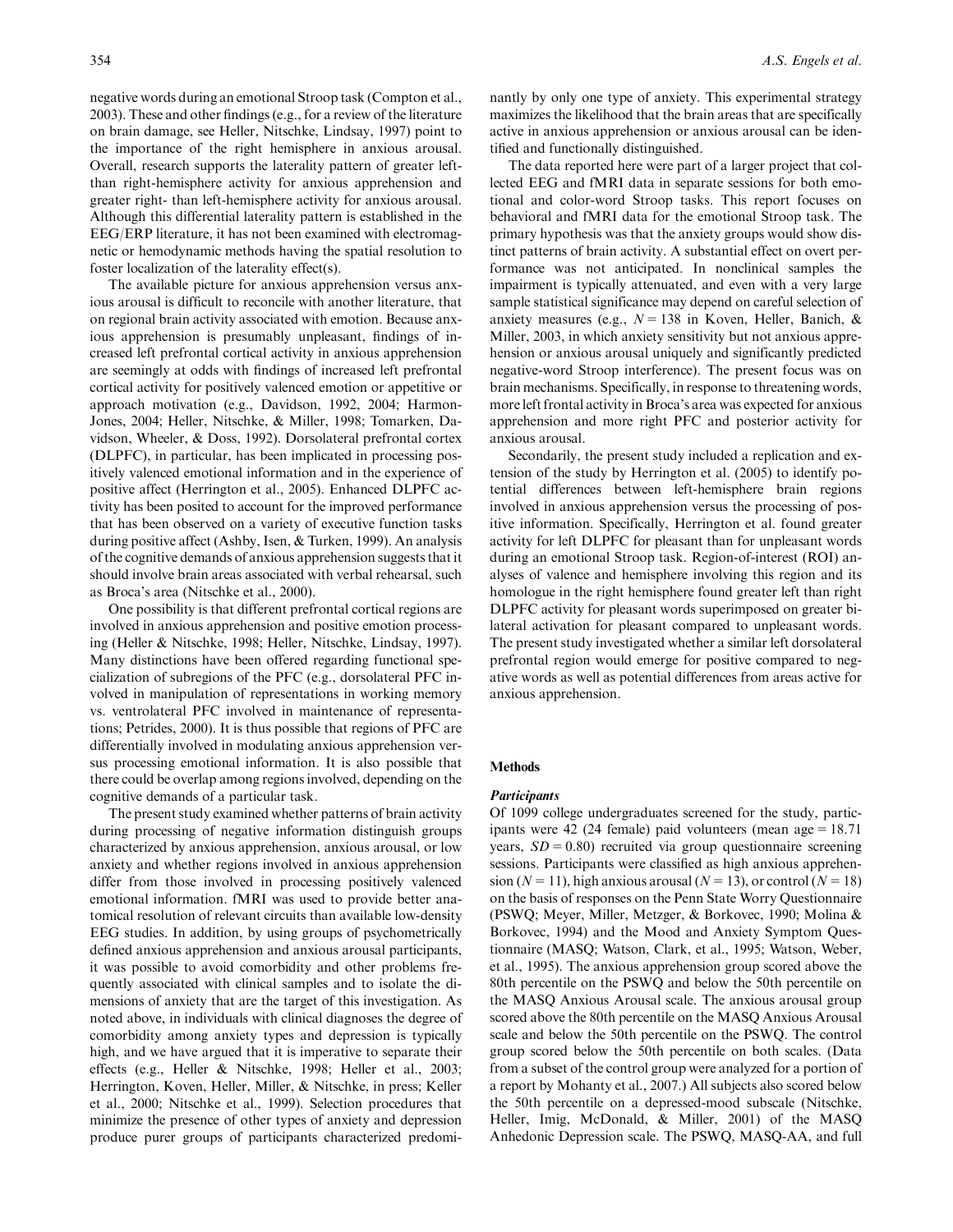|  | Table 1. Questionnaire Scores Used in Group Selection |  |  |  |  |
|--|-------------------------------------------------------|--|--|--|--|
|--|-------------------------------------------------------|--|--|--|--|

| Group                | <b>PSWO</b>  |               |              | MASO-AA      | MASO-AD     |             |
|----------------------|--------------|---------------|--------------|--------------|-------------|-------------|
|                      | Time 1       | Time 2        | Time 1       | Time 2       | Time 1      | Time 2      |
| Anxious apprehension | 69.00(3.52)  | 62.91(8.57)   | 20.18 (1.99) | 20.91 (2.77) | 13.09(2.43) | 14.00(3.26) |
| Anxious arousal      | 39.31 (7.33) | 36.31 (10.18) | 38.08 (4.33) | 32.46 (9.89) | 14.85(1.82) | 13.92(1.44) |
| Control              | 37.22 (8.68) | 34.39 (8.42)  | 20.33(1.85)  | 20.17(2.20)  | 12.00(2.30) | 12.67(2.68) |

Note. Questionnaire scores (mean (SD)) for each group at mass testing (Time 1) and laboratory session (Time 2). The anxious apprehension group scored higher than the other two groups on the Penn State Worry Questionnaire (PSWQ)  $(p < .001)$ , and the anxious arousal group and control group did not differ significantly from each other. The anxious arousal group scored higher than the other two groups on the Mood and Anxiety Symptom Questionnaire Anxious Arousal scale (MASQ-AA) ( $p < .001$ ), and the anxious apprehension group and control group did not differ significantly from each other. On the MASQ Anhedonic Depression scales (MASQ-AD), the anxious arousal group scored higher than the control group at Time 1  $(p = .003)$ , but the three groups did not significantly differ at Time 2.

MASQ-AD were administered again when participants came to the laboratory session. As expected, the three groups differed significantly on the two anxiety scales and did not differ on MASQ-AD (see Table 1 for means and standard deviations). The groups did not differ in age,  $F(2,39) = 0.248$ ,  $p = .782$ , or gender balance,  $\chi^2(2, N = 42) = 2.379$ ,  $p = .304$ . All participants were right-handed, native speakers of English with self-reported normal color vision. Participants were given a laboratory tour, informed of the procedures of the study, and screened for claustrophobia or other contraindications for MRI participation. Six participants (2 anxious apprehension, 1 anxious arousal, 3 control) were excluded from the study due to scanner artifact, yielding the total of 42 participants.

## Stimuli and Experimental Design

The emotional Stroop task consisted of blocks of pleasant or unpleasant emotion words alternating with blocks of neutral words. Each trial consisted of one word presented in one of four ink colors (red, yellow, green, blue) on a black background, with each color occurring equally often with each word type (pleasant, neutral, unpleasant). Participants were instructed to press one of four buttons to indicate the color in which the word appeared on the screen, with word meaning irrelevant to the task. To the extent emotion stimuli attract attention, rapid and correct performance depends on attention being directed away from word meaning. Participants received 256 trials in 16 blocks (4 positive, 8 neutral, 4 negative) of 16 trials. Pilot studies for this project as well as published studies show that a blocked design is more effective in eliciting emotion-word Stroop interference than is an intermixed design (e.g., Compton et al., 2000; Dalgleish, 1995; Holle, Neely, & Heimberg, 1997).

Word presentation and reaction-time measurement were controlled by STIM software (James Long Company, Caroga Lake, NY). Stimuli were displayed using LCD goggles (Magnetic Resonance Technologies, Willoughby, OH). A trial began with the presentation of a word for 1500 ms, followed by a fixation cross for 275 to 725 ms (onset-to-onset ITI 2000  $\pm$  225 ms). Each participant received one of eight orders designed specifically to control stimulus order effects. In four of the eight presentation orders, the first and third blocks were neutral words, with pleasant and unpleasant blocks second or fourth, with valence order counterbalanced across participants. This sequence of four blocks occurred four times for a total of 16 blocks. The remaining four presentation orders complemented this pattern, with the first and third blocks being either pleasant or unpleasant emotion words and the neutral words second and fourth. Pilot work showed that in a blocked design there is an increased likelihood that emotional words influence the reaction time for the neutral words immediately following the emotional words. Thus, these eight orders of presentation were designed to ensure that the neutral and emotional words preceded each other equally often. Stimulus familiarity was controlled by ensuring that no word was repeated throughout the experiment. Within a block, each color appeared four times, and trials were pseudorandomized such that no more than two trials featuring the same color appeared in a row. After every fourth block, there was a brief rest period. In addition to the 16 word blocks, there were four fixation blocks, one at the beginning, one at the end, and two in the middle of the experiment. Instead of a word, a brighter fixation cross was presented for 1500 ms, followed by the fixation cross that followed word stimuli.

The 256 word stimuli were selected from the Affective Norms for English Words set (ANEW: Bradley & Lang, 1998). Sixtyfour pleasant (e.g., birthday, ecstasy, laughter), 64 unpleasant (e.g., suicide, war, victim), and two sets of 64 neutral (e.g., hydrant, moment, carpet) words were carefully selected on the basis of established norms for valence, arousal, and frequency of usage in the English language (Bradley & Lang, 1998; Toglia & Battig, 1978) as well as for number of letters. In the ANEW rating system, all words are considered ''emotional'' and located somewhere in a valence/arousal plane. Neutral words are toward the low-arousal end of the arousal dimension, and the positive and negative words selected for this study are on the high-arousal end. Words ranged from three to eight letters in length and were presented in capital letters using Tahoma 72-point font.

#### Image Acquisition

Instructions were read verbatim by experimenters to assure that participants were provided with all relevant information about the procedure before participating. The MRI technologist and experimenter assisted the participant in correct placement of earplugs, goggles, and protective headphones. During an initial low-resolution acquisition of anatomical data, the participant performed 64 practice trials. No participants failed to understand the task instructions or the mapping between colors and buttons after completing practice trials. Participants then completed the emotion-word task (and a color-word task not reported here) during functional MRI data acquisition.

MR data were collected using a research-dedicated 3T Siemens Allegra. A gradient-echo echo-planar imaging (EPI) sequence  $TR = 2000$  ms,  $TE = 25$  ms, flip angle  $= 60^{\circ}$ ,  $FOV = 24$  cm) provided 370 functional images (16 images per block of 16 stimuli). Twenty oblique slices were acquired parallel to the axial plane of the anterior and posterior commissures 7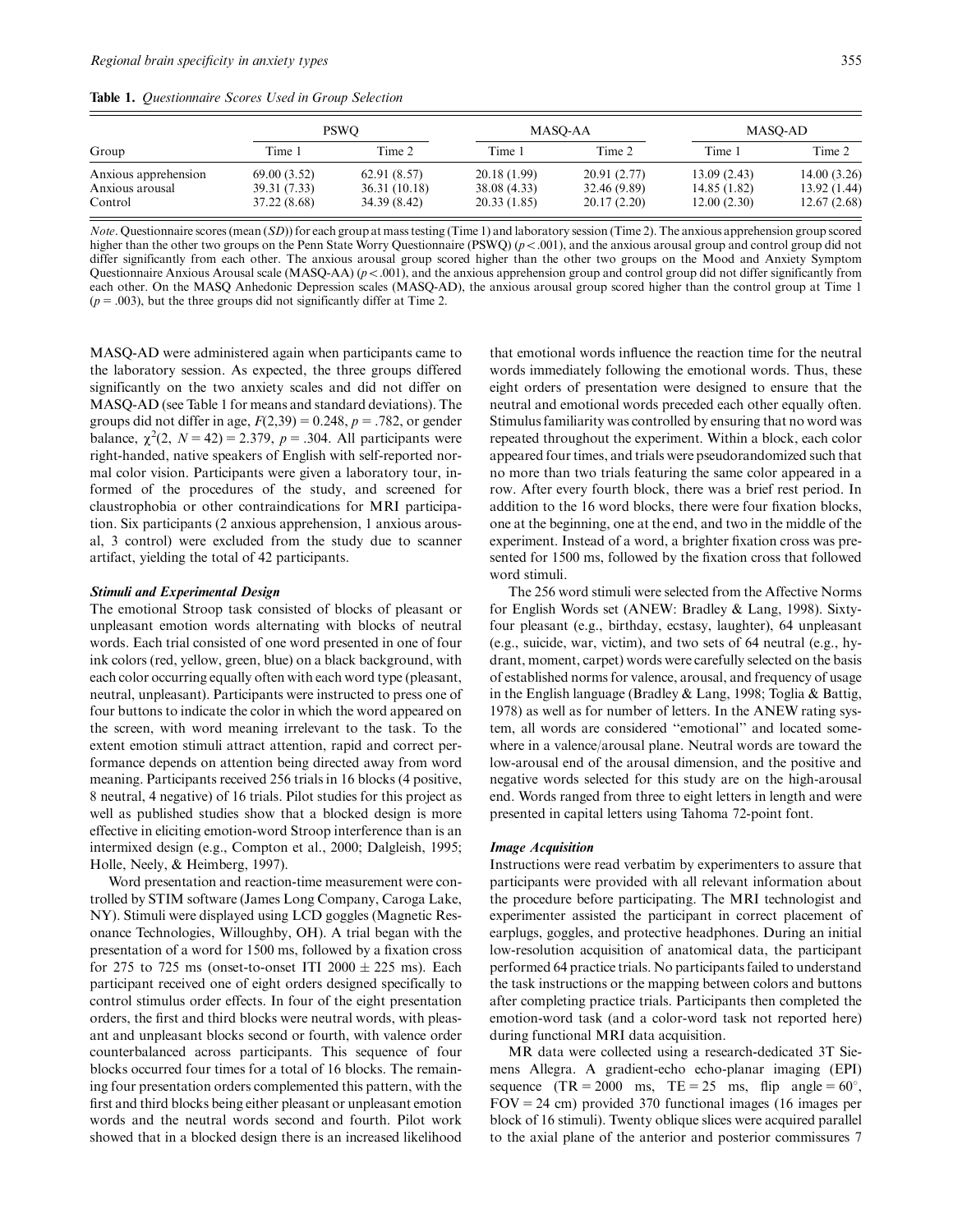mm contiguous slices, in-plane  $3.75 \times 3.75$  mm). After the EPI sequence, a 128-slice high-resolution structural image was acquired with an MPRAGE sequence (1.3 mm contiguous slices, in-plane  $1 \times 1$  mm) for registering each participant's functional data to standard space.

#### fMRI Data Reduction and Analysis

Prior to image processing, the first three volumes of each data set were discarded to allow the MR signal to reach a steady state. Functional image processing and analyses were done via FEAT (FMRI Expert Analysis Tool, FMRIB's Software Library, http://www.fmrib.ox.ac.uk/analysis/research/feat/), part of the FSL analysis package (http://www.fmrib.ox.ac.uk/fsl). Additional ROI analyses were carried out using locally written Matlab programs (e.g., Herrington et al., 2005) and SPSS version 12.0.1 (SPSS Inc., Chicago IL).

Each fMRI time series was motion-corrected using MCFLIRT (Jenkinson, Bannister, Brady, & Smith, 2002), temporally filtered with a nonlinear high-pass filter (to remove drift in signal intensity), mean-based intensity-normalized by the same single scaling factor, and spatially smoothed using a 3D Gaussian kernel (full-width-half-maximum 7 mm) prior to analysis. MCFLIRT effectively adjusts for motion up to one voxel (Jenkinson et al., 2002). No participants exhibited head motion of more than one voxel.

After these preprocessing steps, regression analyses were performed on each participant's time series using FILM (FMRIB's Improved Linear Model) with autocorrelation correction (Woolrich, Ripley, Brady, & Smith, 2001). Statistical maps were generated by applying a regression analysis to each intracerebral voxel. An explanatory variable (EV) was created for each regressor following a customized square waveform that reflected the presentation of each experimental condition. Four EVs were included in the regression model, one for each condition (fixation, positive, neutral, negative). For each EV, the vector of assigned weights corresponding to the experimental condition of interest was convolved with a gamma function to better approximate the temporal course of the blood-oxygen-dependent (BOLD) hemodynamic response (e.g., Aguirre, Zarahn, & D'Esposito, 1998; Miezin, Maccotta, Ollinger, Petersen, & Buckner, 2000). Each EV yielded a per-voxel effect-size parameter  $(\beta)$  estimate (PE) map representing the magnitude of activity associated with that regressor. Functional activation maps, as well as their corresponding structural MRI map, were transformed into a common stereotaxic space (Talairach & Tournoux, 1988) using FMRIB's Linear Image Registration Tool (FLIRT; Jenkinson & Smith, 2001; Jenkinson et al., 2002).

Inferential statistical analyses were carried out using FLAME (FMRIB's Local Analysis of Mixed Effects) and SPSS. To identify regions of interest for subsequent analysis, voxels with significantly more activity for the negative than the neutral condition were identified within each group via two-tailed, pervoxel  $t$  tests on contrast  $\beta$  maps and then converted to  $z$  scores. Monte Carlo simulations via AFNI's AlphaSim program were used to estimate the overall significance level (probability of a false detection) for thresholding the  $3D$  functional  $z$ -map image (Ward, 2000). These simulations indicated that a cluster size of 206 in combination with a z value of 2.58 ( $p = .01$ ) provided an overall familywise error rate of .05. Thus, the threshold z value was set to  $\pm$  2.58 and the minimum cluster size to 206.

To test hypotheses regarding group and laterality, clusters where the response to negative words exceeded the response to neutral words that survived this thresholding were defined as ROIs for further analysis. (No regions in which response to neutral words exceeded the response to negative words survived this thresholding.) For each ROI, for each participant, the mean  $\beta$  value of the negative-versus-neutral contrast (across voxels within the ROI) was calculated, weighting each voxel equally. Mean  $\beta$  values were also extracted from the homologous region in the opposite hemisphere for each ROI.

To test the primary hypothesis that the anxiety groups would show distinct patterns of brain activity, group variance was captured in two orthogonal contrasts reflecting the hypothesis and applied to the negative-versus-neutral  $\beta$  values. The first contrast pooled the two anxiety groups for comparison to controls, and the second contrast compared the two anxiety groups to each other. The secondary hypothesis, that left-hemisphere regions involved in anxious apprehension and in processing of positive information are distinct, did not rely on such a pattern of group differences. Thus, a three-level group factor was used. The dependent measure was activation for the positive, neutral, or negative condition minus fixation, with the three-level emotion factor evaluated with orthogonal trend components following Herrington et al. (2005). The linear trend (valence) compared positive and negative activation, and the quadratic trend (arousal) pooled positive and negative for comparison to neutral activation. Simple-effects ANOVAs explored significant interactions as appropriate. All tests were two-tailed.

#### Results

#### Behavioral Data

Average reaction times (RT) were computed for negative- and neutral-word trials. Every participant demonstrated greater than 80% performance accuracy on the task. A Group (anxious apprehension, anxious arousal, control) × Emotion (negative, neutral) MANOVA was conducted. As expected, RTwas greater for negative (mean =  $680 \text{ ms}$ ,  $SD = 70 \text{ ms}$ ) than for neutral (mean = 664 ms,  $SD = 70$  ms) words,  $F(1,39) = 9.343$ ,  $p = .004$ . Anxious groups exhibited slightly greater interference than the control group, although the difference did not approach significance. That overt performance was equivalent among the groups indicates comparable task engagement, avoiding some interpretive problems often faced in clinical studies with large behavioral differences.

A second Group (anxious apprehension, anxious arousal,  $control \times$  Emotion (positive, neutral, negative) MANOVA was conducted to explore linear (valence) and quadratic (arousal) orthogonal trends on the emotion factor for reaction time. Results revealed a main effect of emotion,  $F(2,38) = 5.232$ ,  $p = .010$ . The arousal effect confirmed delayed responses for positive and negative relative to neutral stimuli,  $F(1,39) = 10.468$ ,  $p = .002$ . There was no valence effect on RT. Group differences did not approach significance.

## Primary Hypothesis: Group Differences Processing Negative Words versus Neutral Words

Table 2 lists regions showing more activity for negative than for neutral words in any group according to the cluster-size threshold described above. The anxious apprehension group exhibited activation in left-hemisphere inferior frontal gyrus (IFG) closely approximating Broca's area (Brodmann areas 44 and 45), middle temporal gyrus, and inferior parietal lobule. The anxious arousal group showed activation in right-hemisphere inferior temporal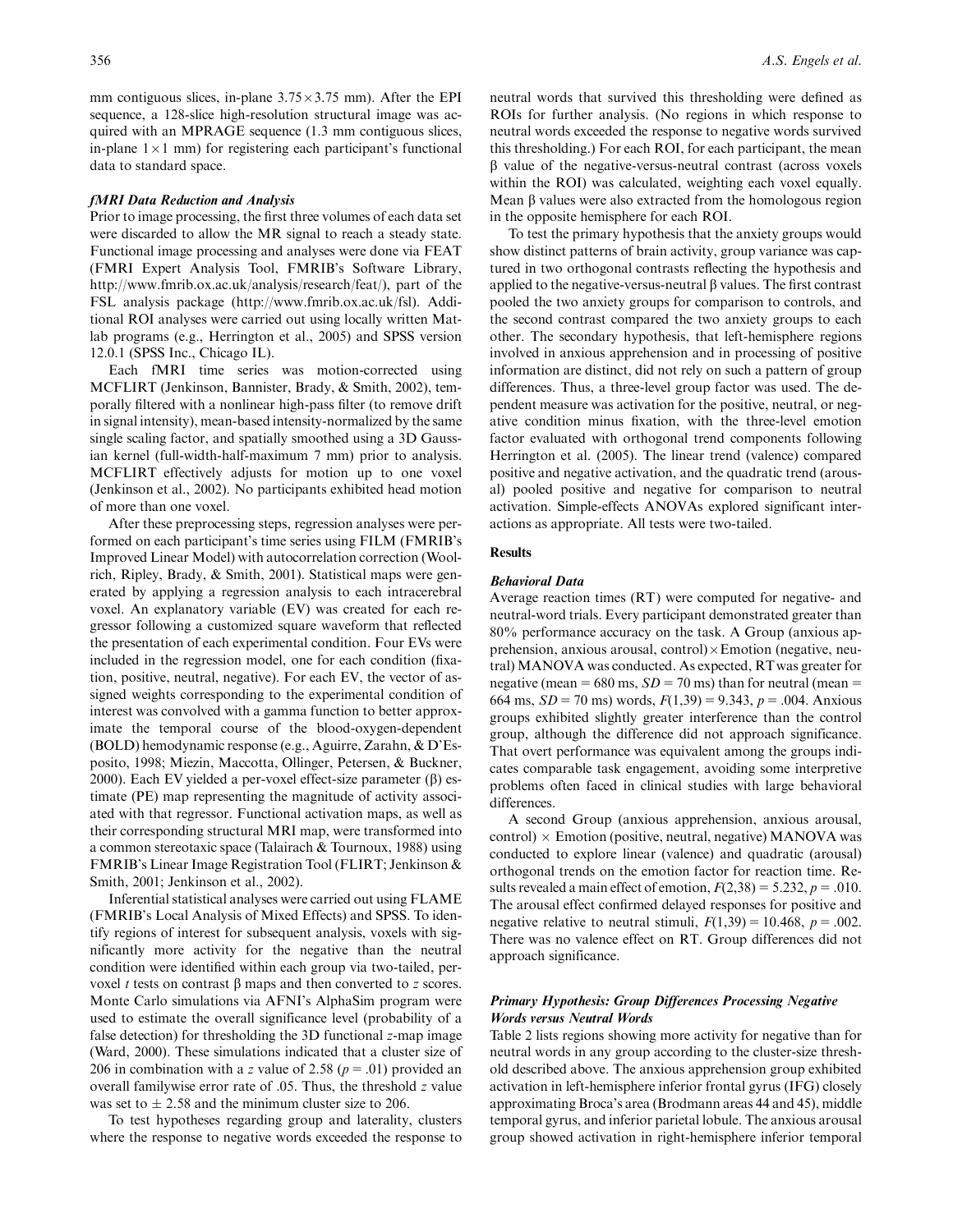Table 2. Brain Regions More Active for Negative Than for Neutral Words, by Group

|                                                  | Location     |          |       |       |          |         |            |                           |
|--------------------------------------------------|--------------|----------|-------|-------|----------|---------|------------|---------------------------|
| Region                                           | Cluster size | Mean $z$ | Х     | Y     | Ζ        | Group   | Hemisphere | Group $\times$ Hemisphere |
| High anxious apprehension                        |              |          |       |       |          |         |            |                           |
| Left inferior frontal gyrus $(BA 44, 45, 9, 47)$ | 1138         | 2.90     | $-44$ | 20    | 16       |         | p < .001   | p < .05                   |
| Left inferior temporal gyrus (BA 20)             | 312          | 2.97     | $-50$ | $-38$ | $\theta$ |         | p < .001   | n.s.                      |
| Left inferior parietal lobule (BA 7)             | 432          | 2.92     | $-30$ | $-58$ | 44       |         | p < .001   | n.s.                      |
| High anxious arousal                             |              |          |       |       |          |         |            |                           |
| Right inferior temporal gyrus (BA 21, 20)        | 218          | 2.88     | 54    | $-16$ | $-18$    | p<.05   |            | p<.10                     |
| Control                                          |              |          |       |       |          |         |            |                           |
| Right cerebellum                                 | 308          | 2.88     | 20    | $-82$ | $-18$    |         | p<.01      | n.s.                      |
| Left inferior frontal gyrus (BA 47)              | 561          | 3.14     | $-46$ | 28    | $-2$     |         | p<.001     | n.s.                      |
| Left medial frontal gyrus (BA 10)                | 1007         | 3.04     | $-2$  | 54    | 10       | p < .05 | p<.001     | n.s.                      |
| Left superior temporal gyrus (BA 22)             | 914          | 3.11     | $-54$ | $-52$ | 22       |         | p<.05      | p<.10                     |

Note. For each group, brain regions showing more activity for negative words than for neutral words. BA refers to Brodmann area in standard brain anatomy. Mean z is the average z value for the cluster. Whether each region displays an effect of group, hemisphere, or Group  $\times$  Hemisphere at a  $p$  < .10 threshold is noted. Degrees of freedom were  $(2,39)$ ,  $(1,39)$ , and  $(2,39)$  for the group, hemisphere, and Group  $\times$  Hemisphere tests.

gyrus (ITG). The control group displayed activation in left medial frontal gyrus (MFG) extending into rostral anterior cingulate (rACC), left IFG, left superior temporal gyrus, and right-hemisphere cerebellum. Activation in the amygdalae did not survive thresholding procedures.

Each cluster and the homologous region in the other hemisphere served as ROIs in orthogonal Group (anxious apprehension, anxious arousal, control)  $\times$  Hemisphere (left, right) ANOVAs that represented the primary hypothesis.<sup>1</sup> Negative words prompted left-lateralized activation in all ROIs except for cerebellum (right-lateralized) and ITG (no lateralization). The generally leftward lateralization presumably reflected language processing prompted by the task. Main effects for group emerged for the inferior temporal region identified in the anxious arousal group and for the medial frontal region identified in the control group. These main effects largely reflect how the ROIs were selected and are not as informative as the interactions. Of primary interest were Group×Hemisphere effects. Regions producing neither group nor Group-Hemisphere effects are not discussed further.

Figure 1 illustrates the critical  $Group \times$  Hemisphere interaction for IFG. The first contrast found no difference between the pooled anxiety groups and controls. The second contrast, comparing the two anxiety groups, produced a Group×Hemisphere effect,  $F(1,22) = 7.847$ ,  $p = .010$ , with more leftward asymmetry in the anxious apprehension group,  $p < .001$ , than in the anxious arousal group,  $p = .024$ , apparent in the right panel of Figure 1.

In ITG, Figure 2 shows relatively large responses and distinct laterality patterns in the anxiety groups. Orthogonal contrasts confirmed a larger response than in controls,  $F(1,40) = 9.206$ ,  $p = .004$ , with the two anxious groups not differing overall. The pooled anxiety groups versus controls did not differ by hemisphere, but Figure 2 illustrates contrasting asymmetries for the two anxiety groups, Group×Hemisphere,  $F(1,22) = 13.019$ ,  $p = .002$ , with more left-hemisphere activation in the anxious apprehension group,  $p = .009$ , and more right-hemisphere activation in the anxious arousal group,  $p = .039$ . An alternative dissection of the interaction showed that the anxious arousal group showed greater right-hemisphere activation than did the anxious apprehension group,  $p = .043$ , whereas the groups did not differ in the left hemisphere.

Figure 3 indicates that the medial frontal cluster extending into rACC was less active in the anxiety groups than in controls,  $F(1,40) = 6.578$ ,  $p = .014$ , with no difference between the anxiety groups. The Group × Hemisphere interactions did not approach significance.

Group  $\times$  Hemisphere ANOVAs were repeated for each of these ROIs, examining activation for positive words relative to neutral words. These were done as omnibus (three-group) tests in the absence of an a priori hypothesis about the groups and positive emotion, in order to test the emotion specificity of the findings above for negative words. Left-hemisphere exceeded right-hemisphere activation for all ROIs in Table 2 (all  $ps < .017$ ) except for right ITG and right cerebellum. No significant group or Group×Hemisphere effects emerged, indicating that group effects were specific to negative-word activation.

## Secondary Hypothesis: Functional Distinctions between Left-Frontal Regions

To test the hypothesis that anxious apprehension and positive affect are associated with activity in distinct regions of left PFC, regions were evaluated for possible association with positive affect, using the procedures of Herrington et al. (2005) to identify a region in the control group with more activation for positive than negative words. A left DLPFC cluster that survived thresholding  $(-26, 18, 38;$  see Figure 4) overlapping with Herrington et al.'s  $(-32, 24, 42)$  emerged. This region and the homologous ROI in the right hemisphere were subjected to a Group (anxious apprehension, anxious arousal, control)  $\times$  Emotion (positive, neutral, negative, each relative to fixation)  $\times$  Hemisphere MANOVA

<sup>&</sup>lt;sup>1</sup>In the ANOVAs, the left IFG region was that identified in the anxious apprehension group. Use of an ROI across groups and hemispheres defined by activation in a single group and hemisphere potentially fosters regression to the mean and thus artifactual differences in group, hemisphere, and their interaction. Present results, however, cannot be accounted for that way, because the a priori predictions they support are not subject to that problem and because the results do not generally follow regression toward the mean. For example, the ITG region was defined in the right hemisphere of the anxious arousal group, but the anxious apprehension group showed a significant contrary lateralization in that ROI. Regression toward the mean, at worst, would produce no lateralization in that group. An analysis using a spherical ROI centered on Broca's area in IFG was done to avoid the possibility that IFG group differences were an artifact due to regression to the mean, given how the original IFG ROI was selected. This alternative analysis produced the same significant Group  $\times$  Hemisphere interaction (and main effect of Hemisphere) found using the IFG region identified in the anxious apprehension group, ruling out the regression to the mean confound.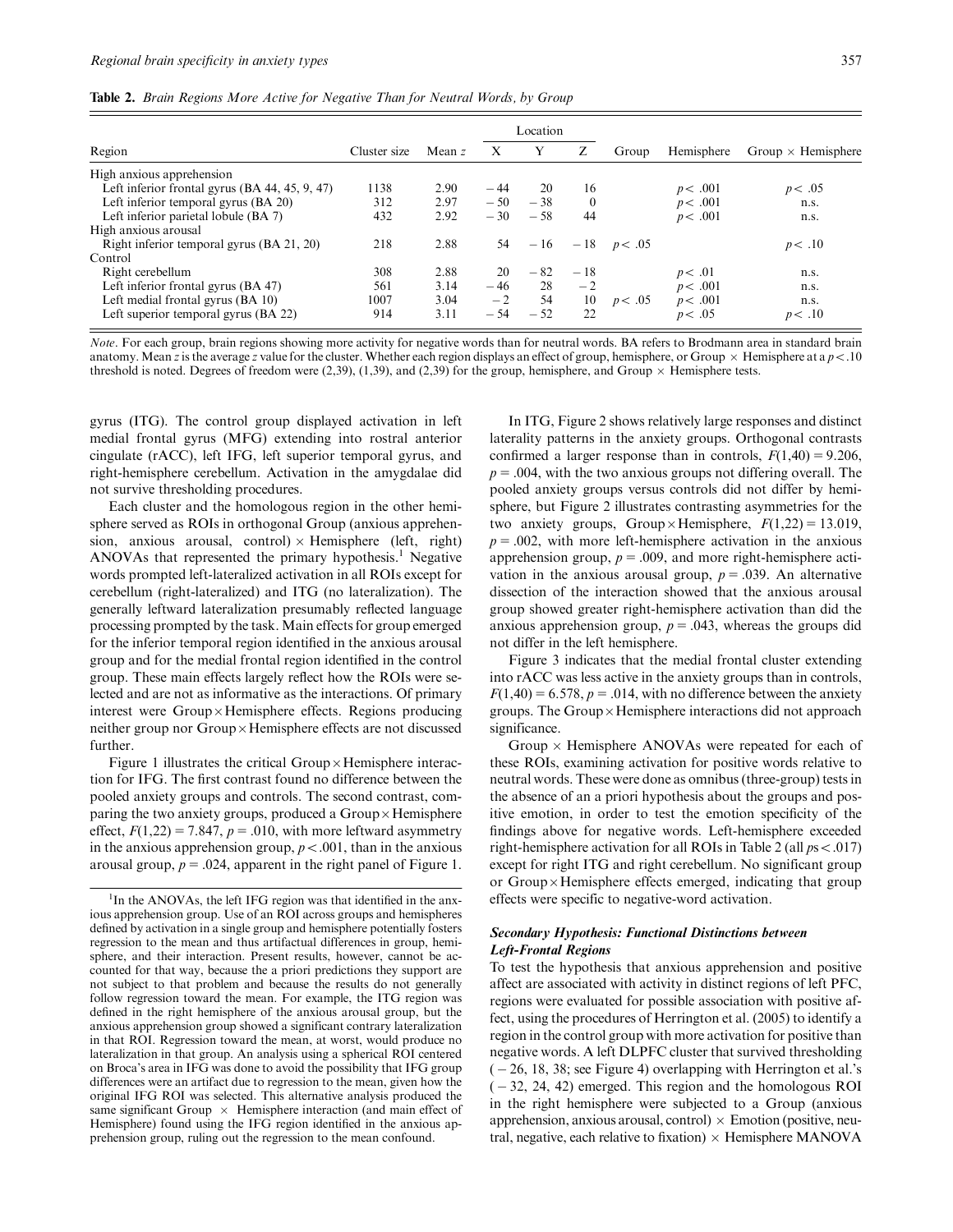

Figure 1. Left inferior frontal gyrus (IFG) region identified in the anxious apprehension group as more active for negative than neutral words (Talairach coordinates  $-44$ , 20, 16; left panel) and Group  $\times$  Hemisphere mean activations (right; mean  $\beta$  values). The left side of the brain is on the left side in the axial slice, and highlighted voxels are those with  $z$  scores  $> 2.58$  meeting cluster-size threshold (see Methods).

and to orthogonal contrasts described in the Methods section that distinguished emotional valence (positive vs. negative) and emotional arousal (positive and negative vs. neutral).

In contrast to the IFG and ITG regions, in this DLPFC region there were no main effects and no interactions involving group. Figure 5 illustrates an arousal effect for the DLPFC region confined to the left hemisphere, Emotion  $\times$  Hemisphere,  $F(2,38) = 6.205$ ,  $p = .005$ , quadratic Emotion  $\times$  Hemisphere,  $F(1,39) = 12.707$ ,  $p = .001$ , left-hemisphere quadratic Emotion,  $F(1,39) = 8.634$ ,  $p = .006$ . The three-factor MANOVA was repeated after removing a small subregion that overlapped with the IFG region identified in the earlier analysis, with essentially the same results. When the analysis was confined to the control group (more comparable to the unselected sample of Herrington et al., 2005), findings were even more similar to those of Herrington et al., with more activation of positive than negative words, emotion,  $F(2,16) = 6.744$ ,  $p = .008$ , linear emotion,  $F(1,17) = 14.264$ ,  $p = .002$ , more so in the left hemisphere, Emotion  $\times$  Hemisphere,  $F(2,16) = 5.582$ ,  $p = .014$ , linear Emotion  $\times$  Hemisphere,  $F(1,17) = 3.238$ ,  $p = .090$ . This replicates the Valence and Valence  $\times$  Hemisphere effects of Herrington et al. (as a replication, the present  $p = .090$  for the interaction is adequate). In contrast with Herrington et al., who did not find any effects involving quadratic trends (arousal), the present control-group data showed an arousal effect confined to the left hemisphere, with emotion prompting more activation than



Figure 2. Right inferior temporal gyrus (ITG) region identified in the anxious arousal group as more active for negative than neutral words (Talairach coordinates 54,  $-16$ ,  $-17$ ; left panel) and Group  $\times$  Hemisphere mean activations (right; mean  $\beta$  values). The left side of the brain is on the left side in the axial slice, and highlighted voxels are those with  $z$  scores  $>$  2.58 meeting cluster-size threshold (see Methods).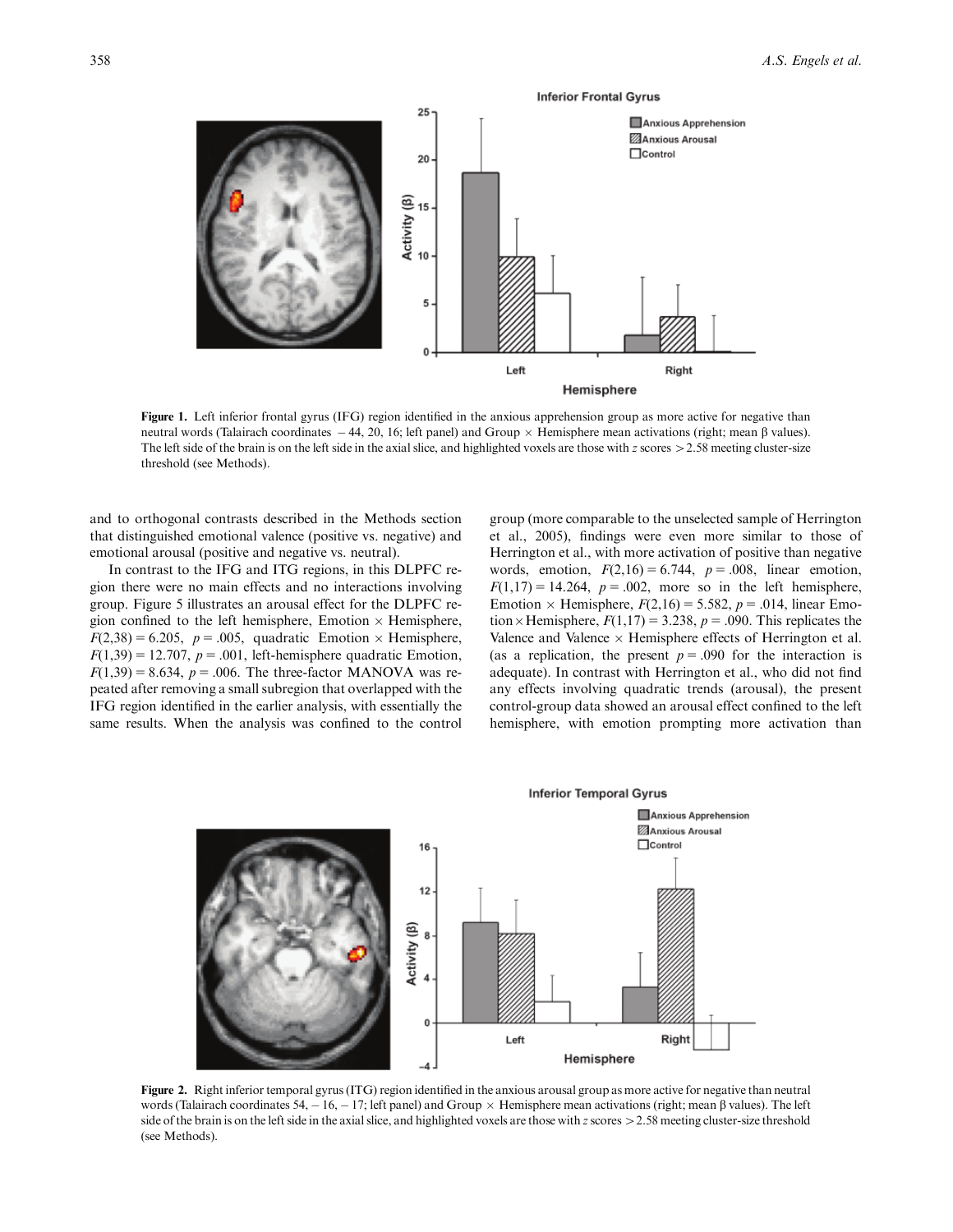

Figure 3. Medial frontal gyrus (MFG) region (extending into rostral anterior cingulate cortex, rACC) identified in the control group as more active for negative than neutral words (Talairach coordinates  $-2$ , 54, 10) and Group  $\times$  Hemisphere mean activations (right; mean  $\beta$  values). Highlighted voxels are those with z scores  $>$  2.58 meeting cluster-size threshold (see Methods).

neutral trials, quadratic Emotion × Hemisphere,  $F(1,17) =$ 9.740,  $p = .006$ .

To confirm that the two left frontal clusters, the one in DLFPC and the other in IFG, behaved differently, a direct comparison was carried out with a Group (anxious apprehension, anxious arousal, and control) $\times$ Emotion (positive, neutral, negative) × Hemisphere (left, right)×Region (IFG, DLPFC) MANOVA, with orthogonal trends on the Emotion factor. The numerous significant effects (see Table 3) will be briefly summarized, because they largely recapitulated those reported above for separate regions. Overall, positive and negative words prompted greater activity than did neutral words, there was more activation in the left than in the right hemisphere, and there was more in IFG than in DLPFC. The difference between IFG and DLPFC was larger for the left hemisphere. Positive and negative words prompted more activation in IFG and less in DLPFC than did neutral words, and the emotion effect was confined to the left hemisphere. An Emotion  $\times$  Hemisphere  $\times$  Region effect was qualified by a  $Group \times Emotion \times Hemisphere \times Region$  interaction, pursued with simple-effects tests. The groups differed



Figure 4. Coronal view of left inferior frontal gyrus (IFG, blue) region for negative  $\ge$  neutral (same cluster as is displayed in Figure 1's axial view) and left dorsolateral prefrontal cortex (DLPFC, yellow) for positive  $\ge$  neutral, displayed at Talairach coordinate  $y = 18$ .

in IFG, Group  $\times$  Emotion  $\times$  Hemisphere,  $F(4,74) = 2.613$ ,  $p = .042$ , not in DLPFC. In IFG, all groups showed significantly greater left- than right-hemisphere activity for negative words, but this difference was most pronounced for the anxious apprehension group ( $p < .001$ ). The anxious apprehension group also produced greater left- than right-hemisphere activation for positive ( $p < .001$ ) and neutral ( $p < .05$ ) words, and within the left hemisphere both positive and negative words showed greater activation than neutral ( $p < .001$ ). Pairwise tests confirmed more lateralization in the anxious apprehension group ( $p < .001$ ) than in the anxious arousal group ( $p = .012$ ). Further dissection of the interactions yielded a consistent pattern: Positive and negative (but not neutral) words prompted leftward lateralization specific to or larger in the anxious apprehension group. An analysis comparing the two regions with overlapping voxels removed yielded essentially the same results. Consistently, then, group effects in PFC were confined to IFG, whereas valence effects were confined to DLPFC. These findings indicate that distinct regions in left PFC are involved in processing positive emotion (DLPFC) and in modulating the effects of anxiety on the processing of emotional information (IFG).

### **Discussion**

The primary hypothesis was that the anxiety groups would show distinct patterns of brain activity. The anxious groups' hyperactivation in ITG and hypoactivation in rACC suggests an exaggerated alarm response (Compton et al., 2003; Corbetta & Shulman, 2002) accompanied by compromise of attentional control mechanisms (Bush, Luu, & Posner, 2000; Mohanty et al., 2007). Moreover, as predicted, the anxious groups diverged in response to negative words: The anxious apprehension group exhibited more left-hemisphere activity in IFG and ITG, and the anxious arousal group exhibited less leftward IFG asymmetry and more right-hemisphere posterior activation. Thus, distinct patterns of lateralized brain activity characterized psychometrically distinct types of anxiety.

The secondary goal of the present study was a replication and extension of Herrington et al. (2005), in order to distinguish left frontal brain regions involved in anxious apprehension versus the processing of positive information. The valence and Valence  $\times$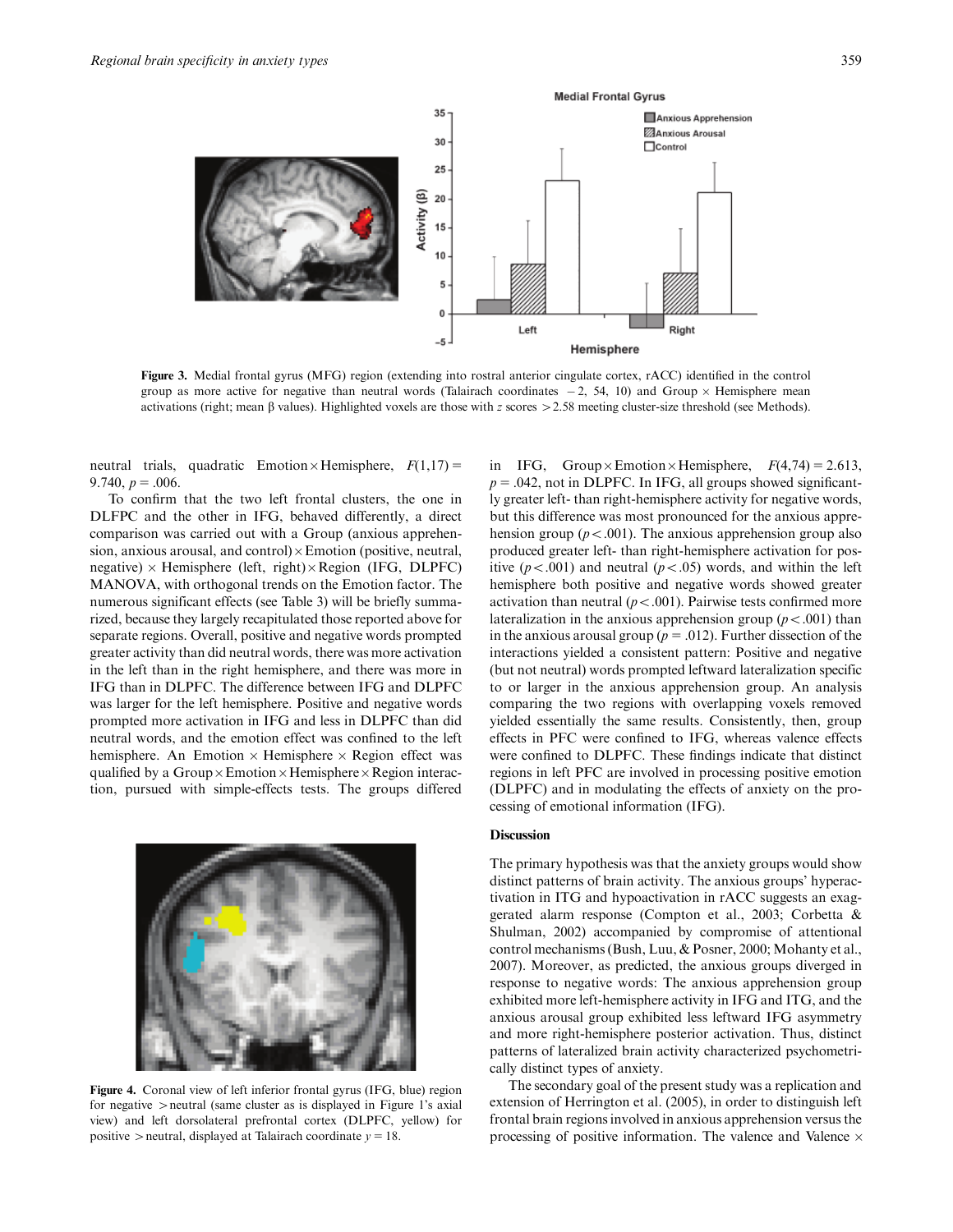

Figure 5. Left dorsolateral prefrontal cortex (DLPFC) region identified in the control group as more active for positive than negative words (as in Herrington et al., 2005) and the homologous ROI in the right hemisphere (left; Talairach coordinates  $-26$ , 18, 38) and Emotion  $\times$  Hemisphere mean activations (right).

Hemisphere effects in DLPFC from the earlier study were confirmed (even though subject sample, scanner field strength, and much of the analysis software differed in the two studies). Analyses demonstrated that this region, most activated when attention must be directed away from positive words, is anatomically and functionally distinct from the region around Broca's area that is particularly active in individuals who exhibit high levels of anxious apprehension.

#### Group Differences in Negative Emotion

Demonstration of exaggerated left-hemisphere activity in anterior language areas when anxious apprehension participants must direct their attention away from negative words has considerable construct validity, given the strong linguistic component in worry. Broca's area is involved in speech production,

**Table 3.** Group  $\times$  Emotion  $\times$  Hemisphere  $\times$  Region MANOVA for Negative-Word Activation

| <b>Effect</b>                                                                   | dt | $\overline{F}$             | p    |
|---------------------------------------------------------------------------------|----|----------------------------|------|
| Emotion                                                                         |    | 2.38 7.112                 | .002 |
| <b>Quadratic Emotion</b>                                                        |    | 1.39 13.514 .001           |      |
| Hemisphere                                                                      |    | 1.39 7.842 .008            |      |
| Region                                                                          |    | $1.39$ 49.971 < 001        |      |
| $Region \times Hemisphere$                                                      |    | $1.39\,40.801\leq 0.001$   |      |
| Emotion $\times$ Region                                                         |    | $2.38\ 20.634\ \leq 0.001$ |      |
| Quadratic Emotion $\times$ Region                                               |    | $1.39\,42.260\leq 0.001$   |      |
| Emotion $\times$ Hemisphere                                                     |    | $2.38$ 15.190 < 001        |      |
| Quadratic Emotion $\times$ Hemisphere                                           |    | $1,39$ 29.366 < 001        |      |
| Emotion $\times$ Hemisphere $\times$ Region                                     |    | $2.38$ 13.024 < 001        |      |
| Quadratic Emotion $\times$ Hemisphere $\times$ Region                           |    | $1.39\ 20.252\ \leq 0.001$ |      |
| $Group \times Emotion \times Hemisphere \times Region$                          |    | 4.74 4.173 .004            |      |
| Group $\times$ quadratic Emotion $\times$ Hemisphere $\times$ Region 2.39 8.516 |    |                            | .001 |

*Note*. Only effects exceeding  $p = .05$  are listed. For orthogonal trends on emotion, the linear trend component (none  $p < .05$  in this analysis) contrasts positive and negative words, reflecting emotional valence, and the quadratic trend component contrasts those with neutral words, reflecting emotional arousal.

syntactic processing, phonological processing, and subvocal articulatory rehearsal (Awh et al., 1996; Zatorre, Meyer, Gjedde, & Evans, 1996). Inferior prefrontal regions have been implicated in maintenance of verbal information (Fletcher & Henson, 2001; Wagner, 1999), and enhanced activity in these regions reflects a variety of verbal processes such as accessing word meaning, holding language-related information online, and verbal rehearsal, consistent with the ruminative style of cognition that characterizes anxious apprehension. Worry may affect attention and working memory by drawing from a limited pool of resources (Eysenck & Calvo, 1992) or by interfering with performance due to competition with or distraction from attention to task-relevant information (Nitschke et al., 2000). For example, anxious apprehension participants may be doing more semantic processing of word stimuli, which interferes with selective attention to the task-relevant attribute of color. In the present study of nonpatients, there were no significant performance differences among the groups. However, with a large enough sample size, performance differences related to anxiety may emerge as noted in the Introduction (Koven et al., 2003). It might be expected, therefore, that worry would interfere with optimum performance in a variety of circumstances, particularly those that require or would benefit from high levels of selective attention.

In addition to the IFG finding for anxious apprehension, the opposing patterns of lateralization in ITG for the two anxious groups further support the model presented in the Introduction. Negative emotional words prompted greater right-hemisphere temporoparietal activity specific to the anxious arousal group. These results are consistent with hypotheses that the right hemisphere houses an integrated system for responding to immediate threat, promoting sympathetic nervous system activity, spatial attention, visual scanning of the environment, and sensitivity to meaningful nonverbal cues (Compton et al., 2003; Nitschke et al., 2000). ITG is also implicated as important for object identification (the ''what'' system; Hermann, Seidenberg, Wyler, & Haltiner, 1993), and right temporoparietal cortex is important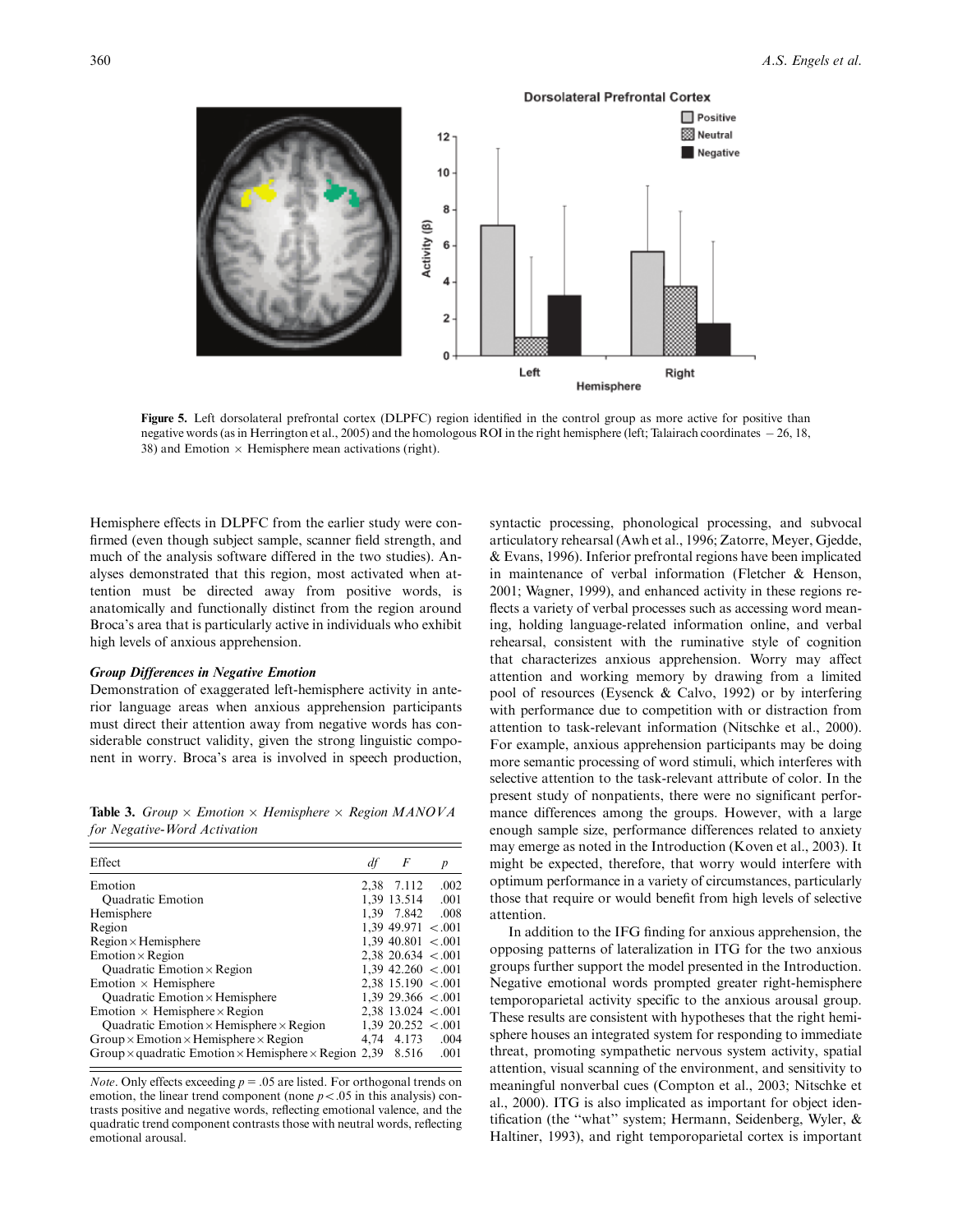for detecting salient and unexpected stimuli (Corbetta & Shulman, 2002). Differential engagement of this system for anxious arousal is consistent with the cognition that characterizes this type of anxiety. Present findgs are also consistent with previous fMRI results using an emotional Stroop task with unselected subjects, showing activation as a function of emotional arousal near the present ITG area (Compton et al., 2003). This provides independent confirmation of relatively posterior activity associated with emotional arousal that we propose characterizes the anxious arousal construct.

In contrast, the anxious apprehension group showed more left-hemisphere activation in ITG, again consistent with a more verbally mediated response to threatening cues. PFC (particularly inferior frontal and middle frontal regions) is likely to play a prominent role in the synthesis of attention and emotion. According to a model of the neural network involved in attention (Banich et al., 2000a, 2000b, 2001; Compton et al., 2003; Milham & Banich, 2005; Milham et al., 2001, 2002; Milham, Banich, & Barad, 2003; Milham, Banich, Claus, & Cohen, 2003), these regions are important for imposing an attentional set or bias for the information to be attended, especially when processing of the to-be-attended information is less automatic than that of the task-irrelevant information. As attentional demands increase (e.g., the more difficult it is to direct attention to task-relevant vs. task-irrelevant information), the degree to which these prefrontal regions are called upon increases. Frontal activity can therefore provide a metric for how much attentional control is required to ignore the task-irrelevant information. In the context of the emotional Stroop task, an interpretation of the greater left frontal activation observed for the anxious apprehension group is that such individuals find it difficult to suppress task-irrelevant emotional word meaning and require more attentional control to impose an attentional set.

## Apprehension versus Pleasure: Functional Distinctions between Left-Frontal Regions

Evidence here and elsewhere of exaggerated left frontal activation in anxious apprehension appears contradictory to reports of increased left frontal activity associated with positive emotion or appetitive or approach motivation cited in the Introduction. Present data suggest a resolution, however, because at least in this emotional Stroop task different regions are involved when a stimulus contains positive emotional content versus those differentially activated in individuals who have anxious apprehension. Whereas left IFG was more active for the anxious apprehension group for negative than for neutral words and was sensitive to group differences, a replication of the analysis procedures of Herrington et al. (2005) identified an anatomically and functionally distinct region in left DLPFC that was more active when a stimulus contained positive emotional content and showed no group differentiation.

Present results encourage ongoing efforts to make functional distinctions among PFC regions. In our work and that of others, the term ''dorsolateral prefrontal cortex'' has often been used broadly, including coordinates in IFG. However, functional distinctions have been proposed between ventrolateral (BA 44, 45, 47), dorsolateral (BA 9, 46), and anterior (BA 8, 10) regions of the frontal cortex (Fletcher & Henson, 2001; Milham et al., 2002; Petrides, 2000). Ventrolateral areas (such as the IFG region observed here as more active for the anxious apprehension group) have been implicated in articulatory rehearsal and maintenance of verbal information, whereas dorsolateral areas are implicated in manipulating information in working memory. Present findings suggest extending this ventral/dorsal differentiation to the notion that distinct regions of left PFC are involved in processing positive emotional content and in modulating the effects of anxious apprehension on processing related to negative emotion.

Rostral Anterior Cingulate Cortex in the Emotional Stroop Task Both anxiety groups showed less activation than the control group in medial PFC extending into rACC (also, activation in this region was negatively correlated with anxious apprehension ratings). Considerable evidence implicates rACC in the assessment of the salience of emotional information as well as the regulation of emotional responses (see Bush et al., 2000; Mohanty et al., 2007). Activation in this region for the control group supports results from an emotional counting Stroop task with normal controls, showing greater activity in this region for negative than neutral words (Whalen et al., 1998). Research has also demonstrated diminished activity in this region for participants with PTSD (Shin et al., 2005). In addition, medial PFC activity has been shown to correlate negatively with anxiety symptom severity (Bishop, Duncan, Brett, & Lawrence, 2004; Shin et al., 2005). Present results are consistent with these findings and suggest reduced control in the presence of threatening stimuli for participants with anxiety (Bishop et al., 2004; Whalen et al., 1998). However, present results are inconsistent with other studies that have found enhanced rACC activity for anxiety (for a review, see Hajcak, McDonald, & Simons, 2003). Results for the present task, which relies on emotional self-regulation, make sense in light of a proposal that rACC normally acts to downregulate amygdala activity, central to some types of anxiety (Etkin, Egner, Peraza, Kandel, & Hirsch, 2006). Thus, present anxious groups showed abnormally low rACC activation. In these nonpatient individuals, a consequent amygdala hyperactivation did not emerge here.

Present results provide support for the hypothesis that two conceptually, psychometrically, and clinically distinct types of anxiety are associated with different neural mechanisms. Furthermore, a region specifically involved in anxious apprehension differs anatomically and functionally from one specifically involved in processing positive information. The consistency of distinctions, across several measurement domains, between anxious apprehension and anxious arousal indicates that they warrant separate, systematic assessment in psychopathology research and in treatment development. Present data also support an integrationist (not merely interactionist) objection (Miller, 1996) to the commonly assumed distinction between cognition, emotion, and their relationship to shared and distinct neural mechanisms. Functionally, it makes sense that anxious apprehension engages Broca's area, because this region is involved in verbal production and rehearsal. Similarly, it is functionally appropriate that anxious arousal fosters engagement of right-hemisphere regions involved in responding to immediate threat. Differential activation of these regions for each anxiety type thus supports the contention that patterns of brain activity associated with distinct emotional states implement the distinctive computations associated with these states, rather than reflecting either cognition or emotion in some mutually exclusive sense.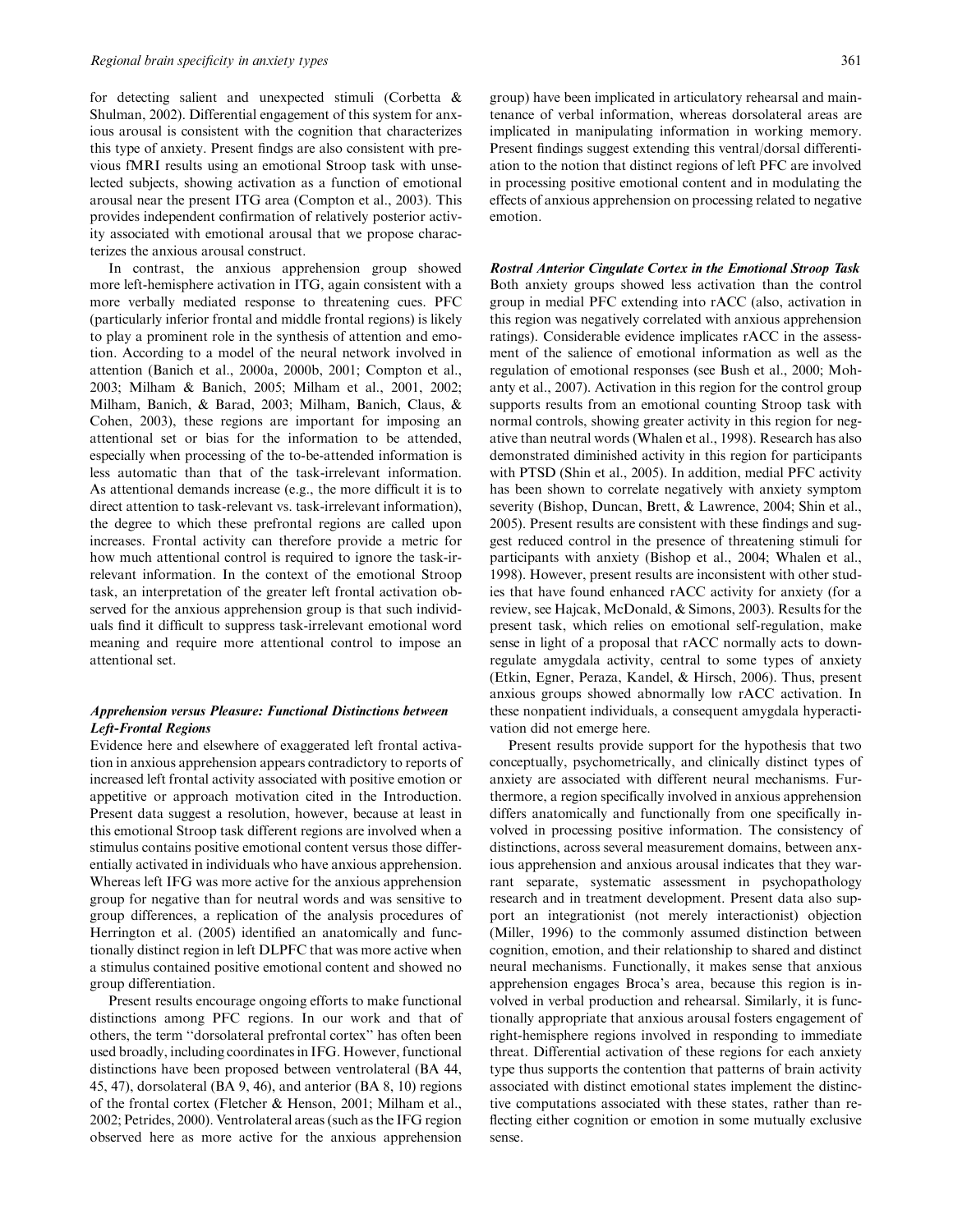- Aguirre, G. K., Zarahn, E., & D'Esposito, M. (1998). The variability of human BOLD hemodynamic response. NeuroImage, 8, 360–369.
- American Psychiatric Association. (2000). Diagnostic and statistical manual of mental disorders. Fourth edition, Text revision, Washington, DC: American Psychiatric Association.
- Asbjornsen, A., Hugdahl, K., & Bryden, M. P. (1992). Manipulations of subjects' level of arousal in dichotic listening. Brain and Cognition, 19, 183–194.
- Ashby, F. G., Isen, A. M., & Turken, A. U. (1999). A neuropsychological theory of positive affect and its influence on cognition. Psychological Review, 106, 529–550.
- Awh, E., Jonides, J., Smith, E. E., Schumacher, E. H., Koeppe, R. A., & Katz, S. (1996). Dissociation of storage and rehearsal in verbal working memory: Evidence from positron emission tomography. Psychological Science, 7, 25–31.
- Banich, M. T., Milham, M. P., Atchley, R. A., Cohen, N. J., Webb, A., Wszalek, T., et al. (2000a). fMRI studies of Stroop tasks reveal unique roles of anterior and posterior brain systems in attentional selection. Journal of Cognitive Neuroscience, 12, 988–1000.
- Banich, M. T., Milham, M. P., Atchley, R. A., Cohen, N. J., Webb, A., Wszalek, T., et al. (2000b). Prefrontal regions play a predominant role in imposing an attentional 'set': Evidence from fMRI. Cognitive Brain Research, 10, 1–9.
- Banich, M. T., Milham, M. P., Jacobson, B. L., Webb, A., Wszalek, T., Cohen, N. J., et al. (2001). Attentional selection and the processing of task-irrelevant information: Insights from fMRI examinations of the Stroop task. In C. Casanova & M. Ptito (Eds.), Vision: From neurons to cognition, Progress in Brain Research, Vol. 134, (pp. 459–470). Amsterdam: Elsevier Science.
- Barlow, D. H. (1991). Disorders of emotion. Psychological Inquiry, 2, 58–71.
- Baxter, L. R., Phelps, M. E., Mazziotta, J. C., Guze, B. H., Schwartz, J. M., & Selin, C. E. (1987). Local cerebral glucose metabolic rates in obsessive-compulsive disorder. Archives of General Psychiatry, 44, 211–218.
- Bishop, S., Duncan, J., Brett, M., & Lawrence, A. D. (2004). Prefrontal cortical function and anxiety: Controlling attention to threat-related stimuli. Nature Neuroscience, 7, 184–188.
- Bradley, M. M., & Lang, P. J. (1998). Affective norms for English words (ANEW). Gainesville, FL: University of Florida, NIMH Center for the Study of Emotion and Attention.
- Bush, G., Luu, P., & Posner, M. I. (2000). Cognitive and emotional influences in anterior cingulate cortex. Trends in Cognitive Sciences, 4, 215–222.
- Compton, R. J., Banich, M. T., Mohanty, A., Milham, M. P., Miller, G. A., Scalf, P. E., et al. (2003). Paying attention to emotion: An fMRI investigation of cognitive and emotional Stroop tasks. Cognitive, Affective, and Behavioral Neuroscience, 3, 81–96.
- Compton, R. J., Heller, W., Banich, M. T., Palmieri, P. A., & Miller, G. A. (2000). Responding to threat: Hemispheric asymmetries and interhemispheric division of input. Neuropsychology, 14, 254–264.
- Corbetta, M., & Shulman, G. L. (2002). Control of goal-directed and stimulus-driven attention in the brain. Nature Reviews Neuroscience, 3, 201–215.
- Dalgleish, T. (1995). Performance on the emotional Stroop task in groups of anxious, expert, and control subjects: A comparison of computer and card presentation formats. Cognition & Emotion, 9, 341–362.
- Davidson, R. J. (1992). Emotion and affective style: Hemispheric substrates. Psychological Science, 3, 39–43.
- Davidson, R. J. (2004). What does the prefrontal cortex "do" in affect: Perspectives on frontal EEG asymmetry research. Biological Psychology, 67, 219–233.
- Egloff, B., & Hock, M. (2001). Interactive effects of state anxiety and trait anxiety on emotional Stroop interference. Personality and Individual Differences, 31, 875–882.
- Etkin, A., Egner, T., Peraza, D. M., Kandel, E. R., & Hirsch, J. (2006). Resolving emotional conflict: A role for the rostral anterior cingulate cortex in modulating activity in the amygdala. Neuron, 51, 871–882.
- Eysenck, M. W., & Calvo, M. G. (1992). Anxiety and performance: The processing efficiency theory. Cognition and Emotion, 6, 409–434.
- Fletcher, P. C., & Henson, R. N. A. (2001). Frontal lobes and human memory: Insights from functional neuroimaging. Brain, 124, 849–881.
- Gruzelier, J., & Phelan, M. (1991). Stress induced reversal of a lexical divided visual-field asymmetry accompanied by retarded electrodermal habituation. International Journal of Psychophysiology, 11, 269–276.
- Haier, R. J., Siegel, B. V., Jr, MacLachlan, A., Soderling, E., Lottenberg, S., & Buchsbaum, M. S. (1992). Regional glucose metabolic changes after learning a complex visuospatial/motor task: A positron emission tomographic study. Brain Research, 570, 134–143.
- Hajcak, G., McDonald, N., & Simons, R. F. (2003). Anxiety and errorrelated brain activity. Biological Psychology, 64, 77–90.
- Harmon-Jones, E. (2004). Contributions from research on anger and cognitive dissonance to understanding the motivational functions of asymmetrical frontal brain activity. Biological Psychology, 67, 51–76.
- Heller, W., Etienne, M., & Miller, G. A. (1995). Patterns of perceptual asymmetry in depression and anxiety: Implications for neuropsychological models of emotion and psychopathology. Journal of Abnormal Psychology, 104, 327–333.
- Heller, W., Koven, N. S., & Miller, G. A. (2003). Regional brain activity in anxiety and depression, cognition/emotion interaction, and emotion regulation. In K. Hugdahl & R. J. Davidson (Eds.), The asymmetrical brain (pp. 533–564). Cambridge, MA: MIT Press.
- Heller, W., & Nitschke, J. B. (1998). The puzzle of regional brain activity in depression and anxiety: The importance of subtypes and comorbidity. Cognition and Emotion, 12, 421–447.
- Heller, W., Nitschke, J. B., Etienne, M. A., & Miller, G. A. (1997). Patterns of regional brain activity differentiate types of anxiety. Journal of Abnormal Psychology, 106, 376–385.
- Heller, W., Nitschke, J. B., & Lindsay, D. L. (1997). Neuropsychological correlates of arousal in self-reported emotion. Cognition and Emotion, 11, 383–402.
- Heller, W., Nitschke, J. B., & Miller, G. A. (1998). Lateralization in emotion and emotional disorders. Current Directions in Psychological Science, 7, 26–32.
- Hermann, B. P., Seidenberg, M., Wyler, A., & Haltiner, A. (1993). Dissociation of object recognition and spatial localization abilities following temporal lobe lesions in humans. Neuropsychology, 7, 343–350.
- Herrington, J. D., Koven, N., Heller, W., Miller, G. A., & Nitschke, J. B. (in press) Frontal asymmetry in emotion, motivation, personality and psychopathology: Electrocortical and hemodynamic neuroimaging. In N. Allen & C. Pantelis (Eds.), Neurobiology of mental disorders.
- Herrington, J. D., Mohanty, A., Koven, N. S., Fisher, J. E., Stewart, J. L., Banich, M. T., et al. (2005). Emotion-modulated performance and activity in left dorsolateral prefrontal cortex. Emotion, 5, 200–207.
- Hofmann, S. G., Moscovitch, D. A., Litz, B. T., Kim, H.-J., Davis, L. L., & Pizzagalli, D. A. (2005). The worried mind: Autonomic and prefrontal activation during worrying. Emotion, 5, 464–475.
- Holle, C., Neely, J. H., & Heimberg, R. G. (1997). The effects of blocked versus random presentation and semantic relatedness of stimulus words on response to a modified Stroop task among social phobics. Cognitive Therapy and Research, 21, 681–697.
- Jenkinson, M., Bannister, P., Brady, M., & Smith, S. (2002). Improved optimization for the robust and accurate linear registration and motion correction of brain images. NeuroImage, 17, 825–841.
- Jenkinson, M., & Smith, S. (2001). A global optimization method for robust affine registration of brain images. Medical Image Analysis, 5, 143–156.
- Keller, J., Nitschke, J. B., Bhargava, T., Deldin, P. J., Gergen, J. A., Miller, G. A., et al. (2000). Neuropsychological differentiation of depression and anxiety. Journal of Abnormal Psychology, 109, 3–10.
- Kessler, R. C., Berglund, P., Demler, O., Jin, R., Merikangas, K. R., & Walters, E. E. (2005). Lifetime prevalence and age-of-onset distributions of DSM-IV disorders in the National Comorbidity Survey Replication. Archives of General Psychiatry, 62, 593–602.
- Koven, N. S., Heller, W., Banich, M. T., & Miller, G. A. (2003). Relationships of distinct affective dimensions to performance on an emotional Stroop task. Cognitive Therapy and Research, 27, 671–680.
- Levin, R. L., Heller, W., Mohanty, A., Herrington, J. D., & Miller, G. A. (in press) Cognitive deficits in depression and functional specificity of regional brain activity. Cognitive Therapy and Research.